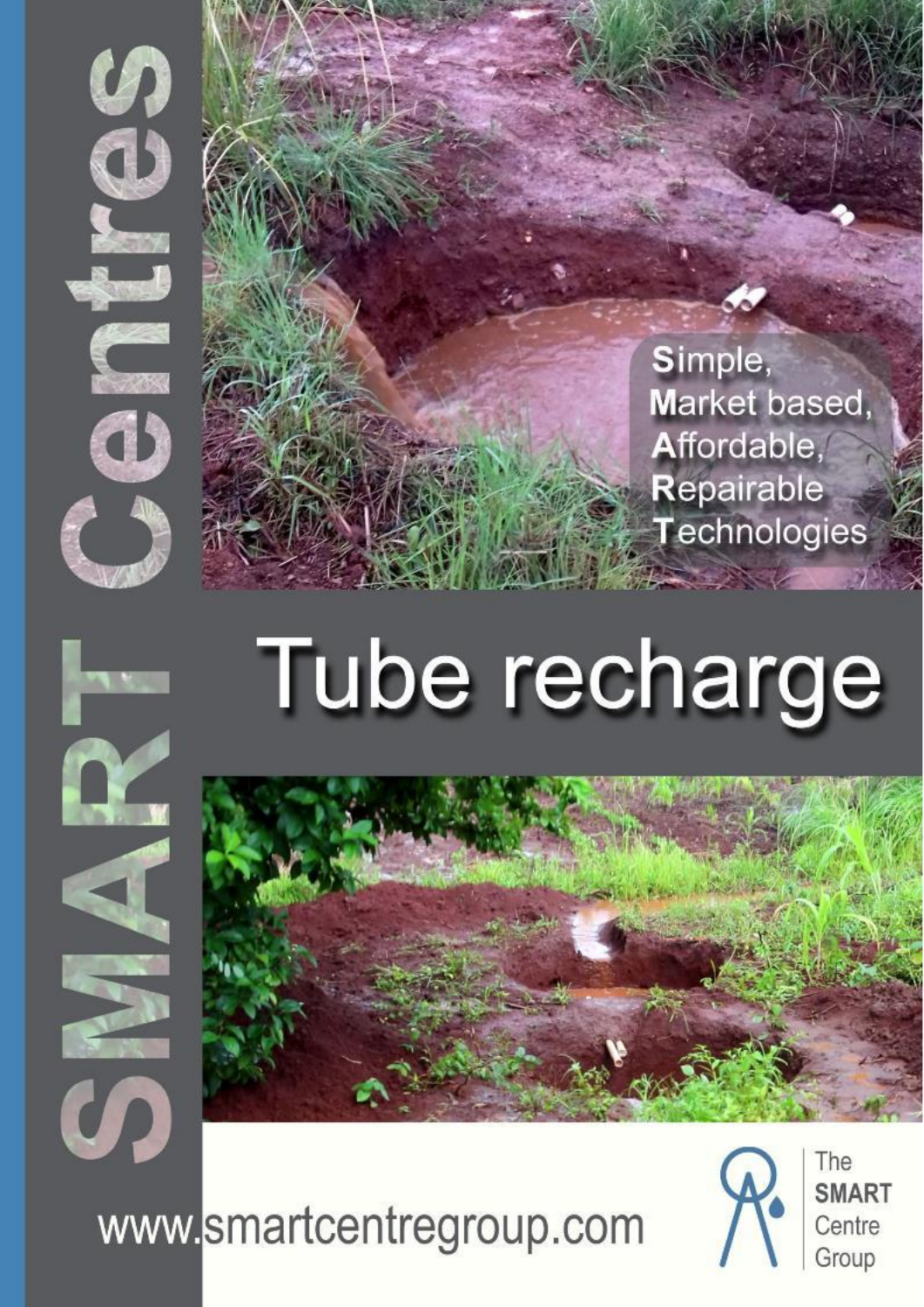## **Tube recharge. SHIPO model**

<span id="page-1-0"></span>**Artificial infiltration of rainwater in the ground to recharge shallow aquifers**

#### **1 Copyright and disclaimer**

This is a first basic picture manual and it may be copied or adapted to meet local needs, without permission from the authors, provided that there is a reference to the source [\(www.smartcentregroup.com\)](http://www.smartcentregroup.com/). While every care has been taken to insure the accuracy of the information in this manual, neither the publisher nor the authors can be held responsible for any damage resulting from the use of this manual. Any liability in this respect is excluded. Tube recharge systems have details which can be best learned with practical training. Therefore it is highly recommended to use this manual in combination with practical handson training that can be provided by a SMART Centres in Tanzania, Malawi, Mozambique, Zambia and in the future in other countries.

Please feel free to contact us via [www.smartcentregroup.com](http://www.smartcentregroup.com/)

| Version | ٠<br>٠ | 05-01-2022           |
|---------|--------|----------------------|
| Authors | ٠<br>٠ | <b>Henk Holtslag</b> |
|         |        | Rik Haanen           |

#### <span id="page-1-1"></span>**2 Contents**

### <span id="page-1-2"></span>**3 Context**

Many of the millions of hand dug wells in Africa dry up in the dry season. Often this can be avoided with simple and low cost technologies like a Tube recharge.

With this option each rain season 50 to 250 cubic meter of rainwater can be "injected" in the ground near wells, which can prevent a well from drying up.

Material cost of a Tube recharge systems is around 10US\$ and after training masons or families themselves can make it. Where this option was applied, wells that before went dry now have water all year round. Some observations:

- 1. Although simple, a lesson learned is "Simple is not easy". To guarantee quality training is needed. Welders in quality drill tools; masons or families in installation and maintenance.
- 2. A Tube recharge can be made with local materials and are affordable for families. The effect of family wells with water all year round is: time saving (no need to walk to communal wells), more hygiene, options for food production so extra income
- 3. To convince families to install this system it is needed to install a so called critical mass in each area.
- 4. If water from wells with a Tube recharge is used for drinking, it is strongly recommended to treat that water with, Boiling, Chlorine or a Household water filter.
- 5. Large scale implementation can reduce effects of climate change
- 6. More investigation is needed to measure effect in different hydro-geological situations and on impact on water quality.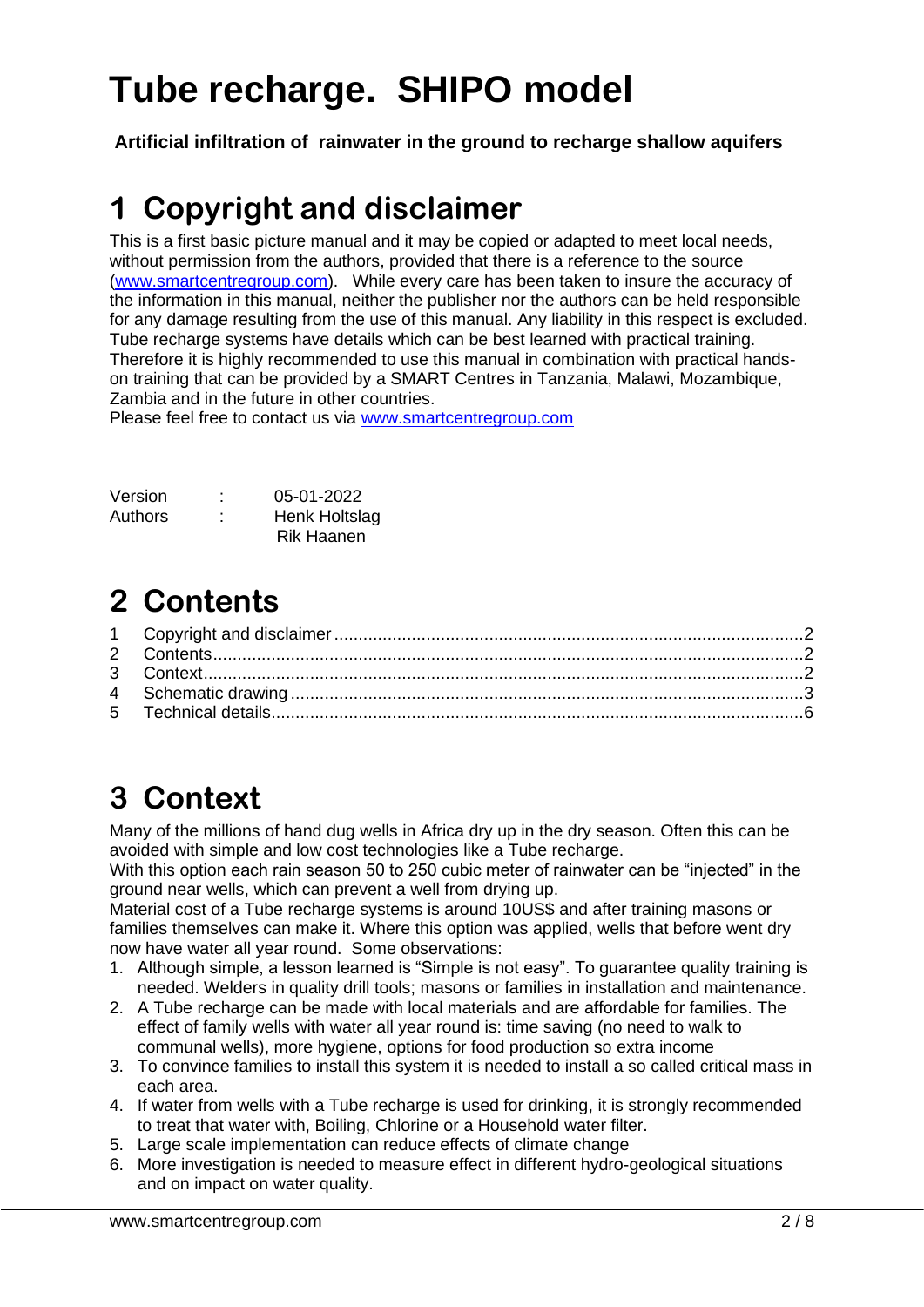#### <span id="page-2-0"></span>**4 Schematic drawing**



Schematic drawing of a Tube recharge. See page 8 for an updated drawing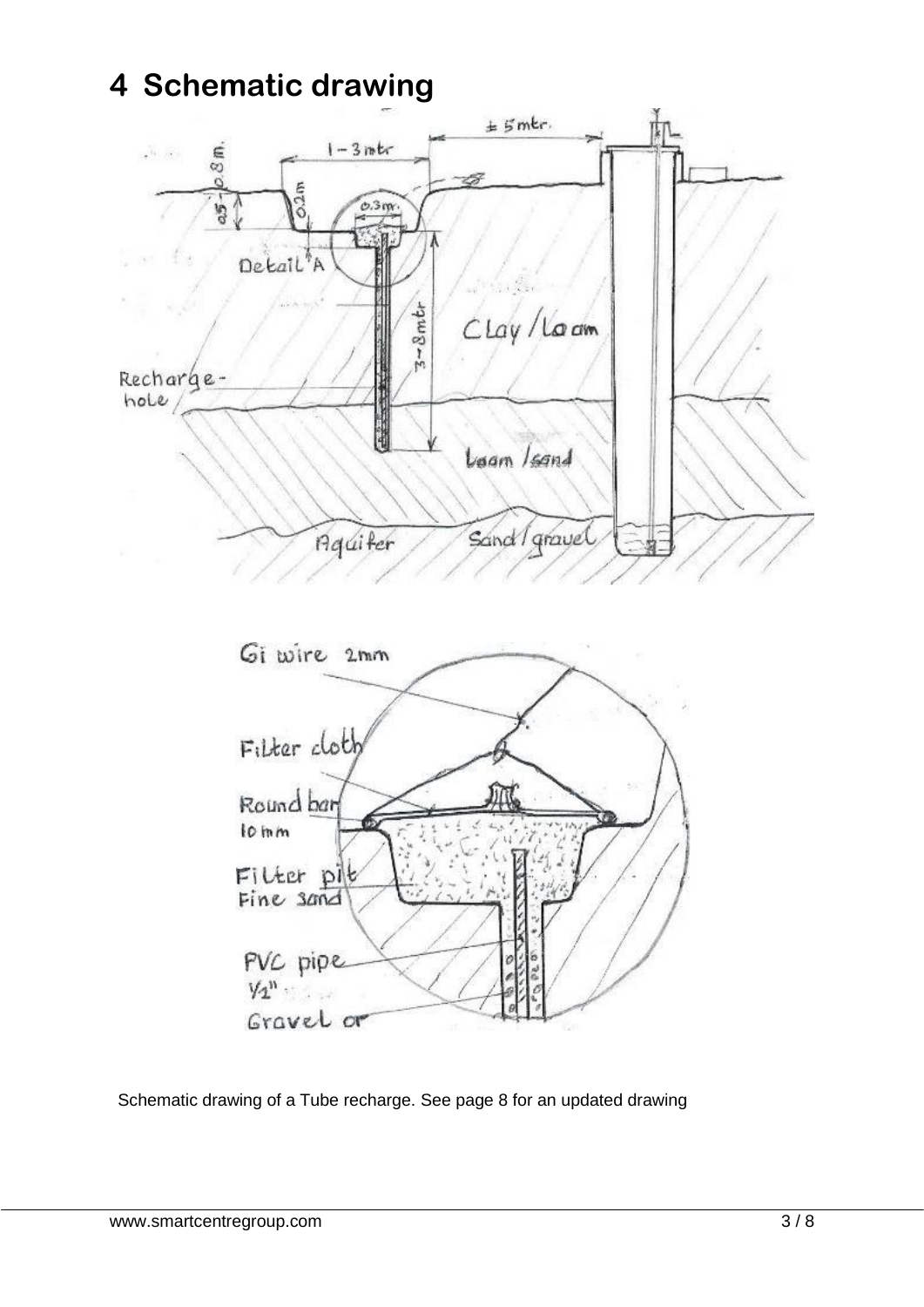

After making a pit, a recharge hole is made with a Core auger or Stone punch. The volume of the pit can be 1 to 10 m3 or more. The size of the pit increases if frequency of rain is less. To see the effect of a Tube recharge it near a wells that dries up.



The diameter of the recharge hole can be 2 to 3 inch and the hole should pass the top compact layer. In this case it is 6 m. deep. The PVC pipe should be 15 cm more than the length of the hole. See page 4 how to make the PVC tube.



Place the PVC tube in the hole and fill the space besides the with gravel or sand. Make sure the PVC pipe is at least 5 cm beneath the surface of the sand. **NOTE;** Here the large pit is square but it is recommended to make it round



The **Filter pit** is covered with a **Cloth filter** made of synthetic cloth and round bar 10 mm. Note. See also page 8 for an updated drawing



This pit has a catchment area of 200m2. During rain the pit fills up and after some hours the water has infiltrated in the ground via the cloth filter and sand filter. This is repeated every time it rains.



Because the run off water is dirty, the cloth filter gets clogged and has to be cleaned regularly. Material cost of this tube recharge 10 US\$ Labour to dig the pit and hole 2 to 4 man days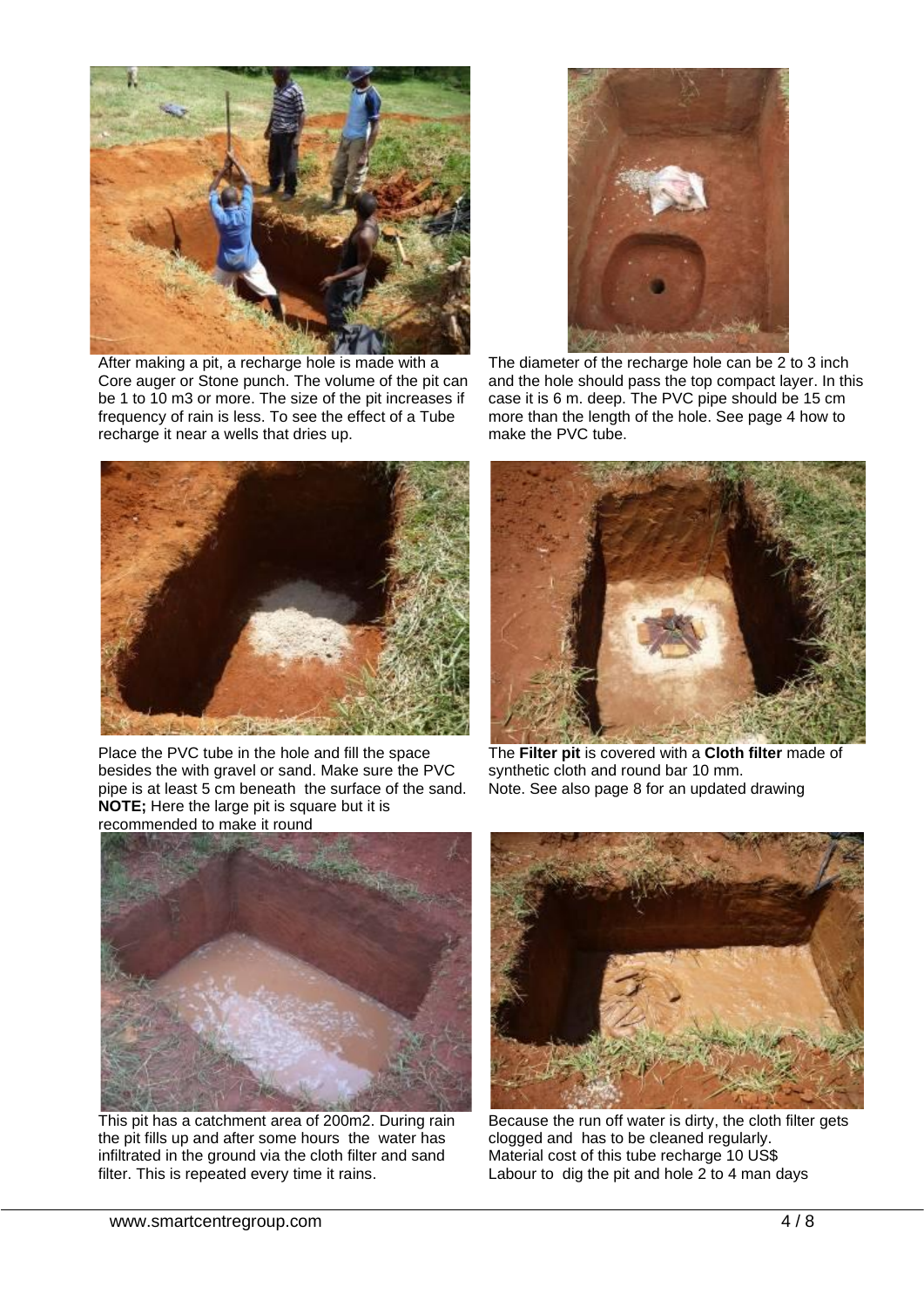

Schematic drawing of a Tube recharge near a hand dug well. In this case it is combined with water coming from a roof.



Tube recharge combined with a storage tank. Rainwater is stored in the tank. When the water level is higher than 70% of the tank it flows over into the recharge hole / pipe.



Where the recharge uses ground run off it is recommended to make 2 pits. The first pit is to let sand or clay settle so the water that flows into the second pit is relatively clean.



In general it is recommended to make round pit which are stronger. Make the sides a bit sloped so there is less danger of collapsing.

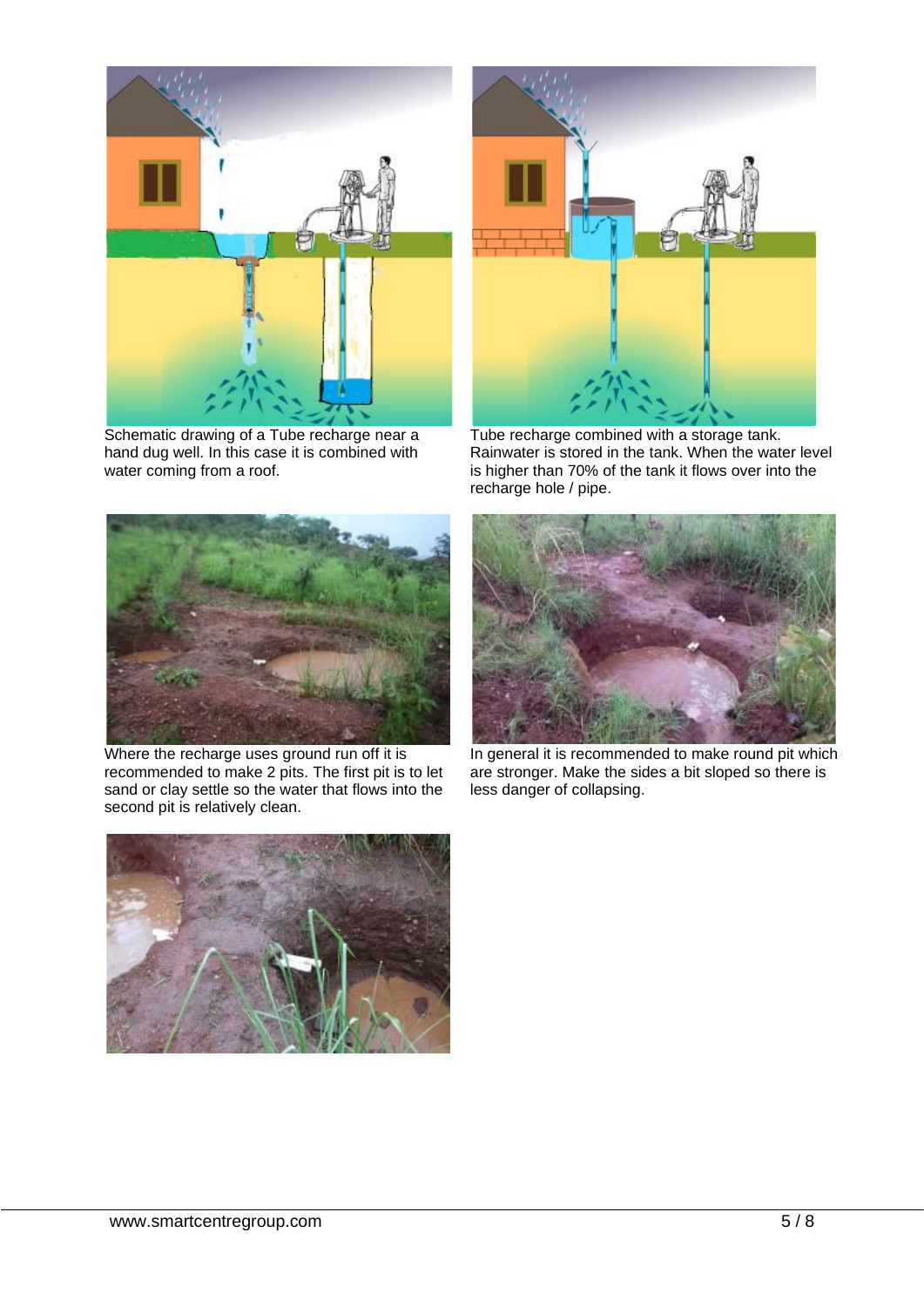#### <span id="page-5-0"></span>**5 Technical details**



The recharge hole is made with a Core auger of 2 or 3 inch. The Auger is turned around with handles See also manual of the Mzuzu drill.



The Core auger has drill pipes of 3 meters long which can be extended with another pipe of 3m. Eventually a step can be mounted for a person to increase the weight on the auger.



PVC pipe of 3/4" and 3 meter length. Ends are closed. Each side has 0.5 m or more length of slots made with a hacksaw.



After the PVC pipe is placed, the hole is filled. If gravel is used fill up until 1 meter from the top and fill rest with sand. As used for construction.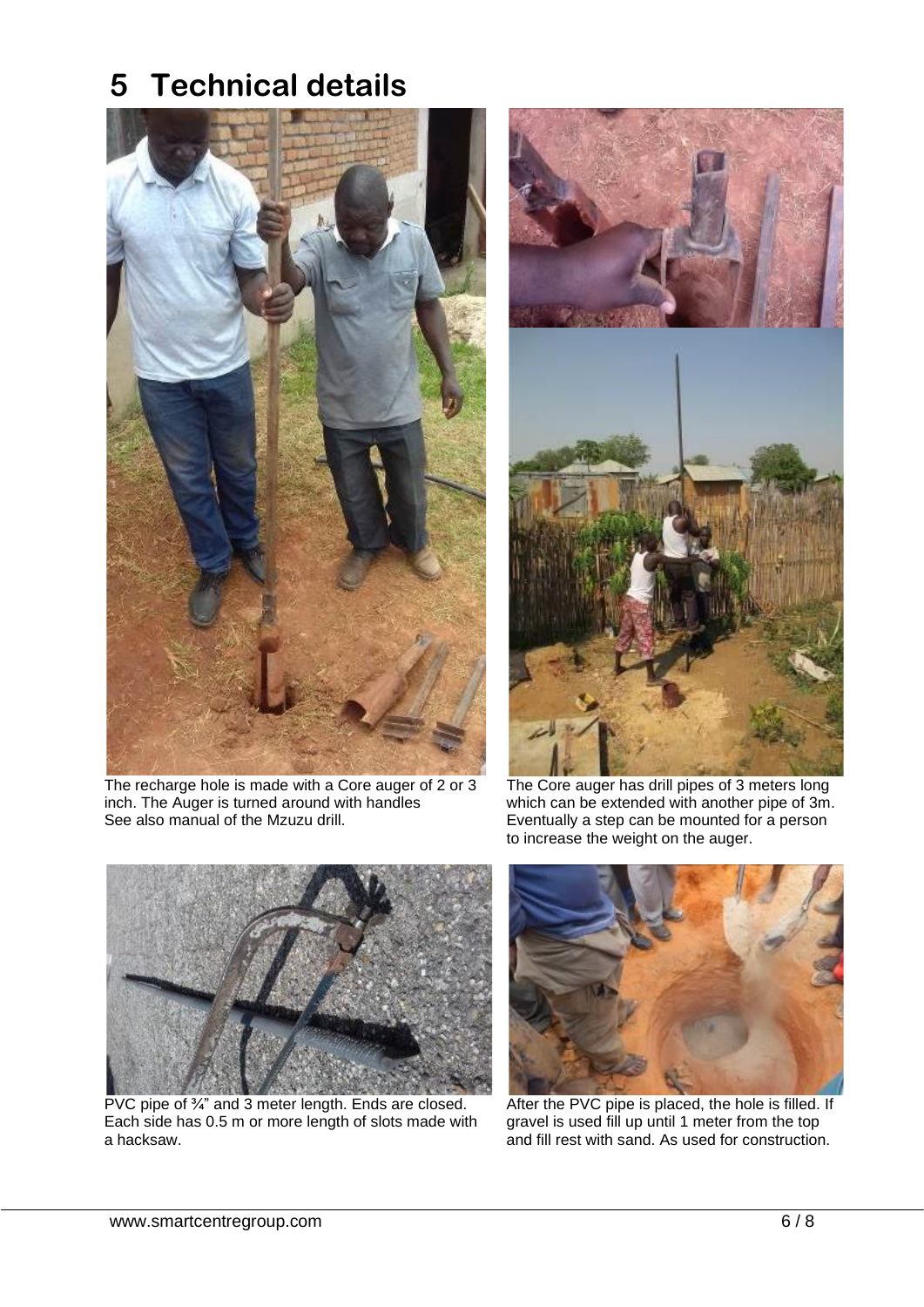